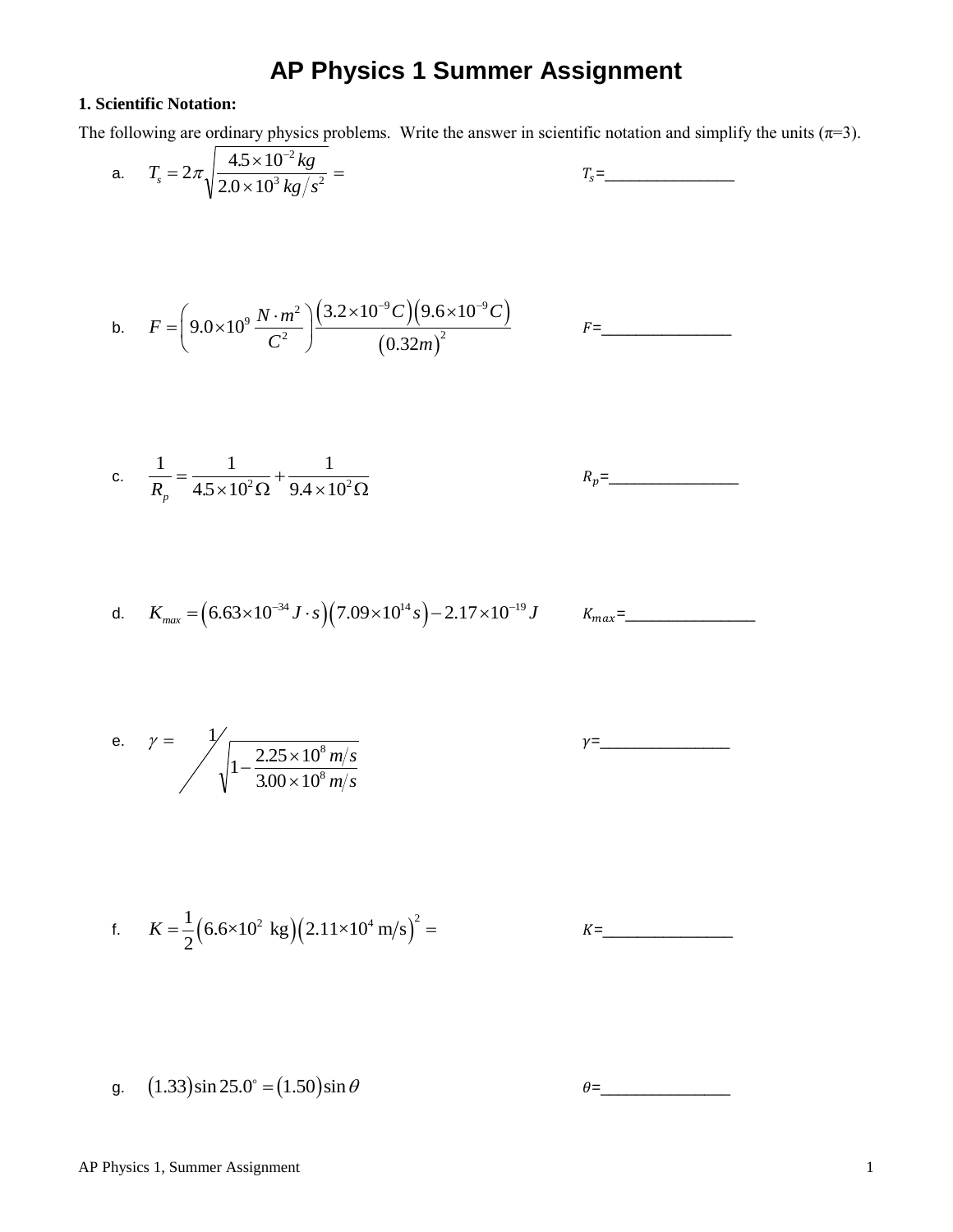## **2. Solving Equations:**

Often problems on the AP exam are done with variables only. Solve for the variable indicated. Don't let the different letters confuse you. Manipulate them algebraically as though they were numbers.

a. 
$$
K = \frac{1}{2}kx^2
$$
,  $x =$ 

b. 
$$
T_p = 2\pi \sqrt{\frac{\ell}{g}}
$$
 ,  $g =$ 

c. 
$$
F_g = G \frac{m_1 m_2}{r^2}
$$
  $r =$ 

d. 
$$
mgh = \frac{1}{2}mv^2
$$
  $v =$  \_\_\_\_\_\_\_

e. 
$$
x = x_o + v_o t + \frac{1}{2}at^2
$$
,  $t =$ 

f. 
$$
B = \frac{\mu_o}{2\pi} \frac{I}{r}
$$
,  $r =$ 

g. 
$$
x_m = \frac{m\lambda L}{d}
$$
  $, d =$ 

h. 
$$
pV = nRT
$$
  $T =$ 

i. 
$$
\sin \theta_c = \frac{n_1}{n_2}
$$
  $\theta_c =$ 

j. 
$$
qV = \frac{1}{2}mv^2
$$
,  $v =$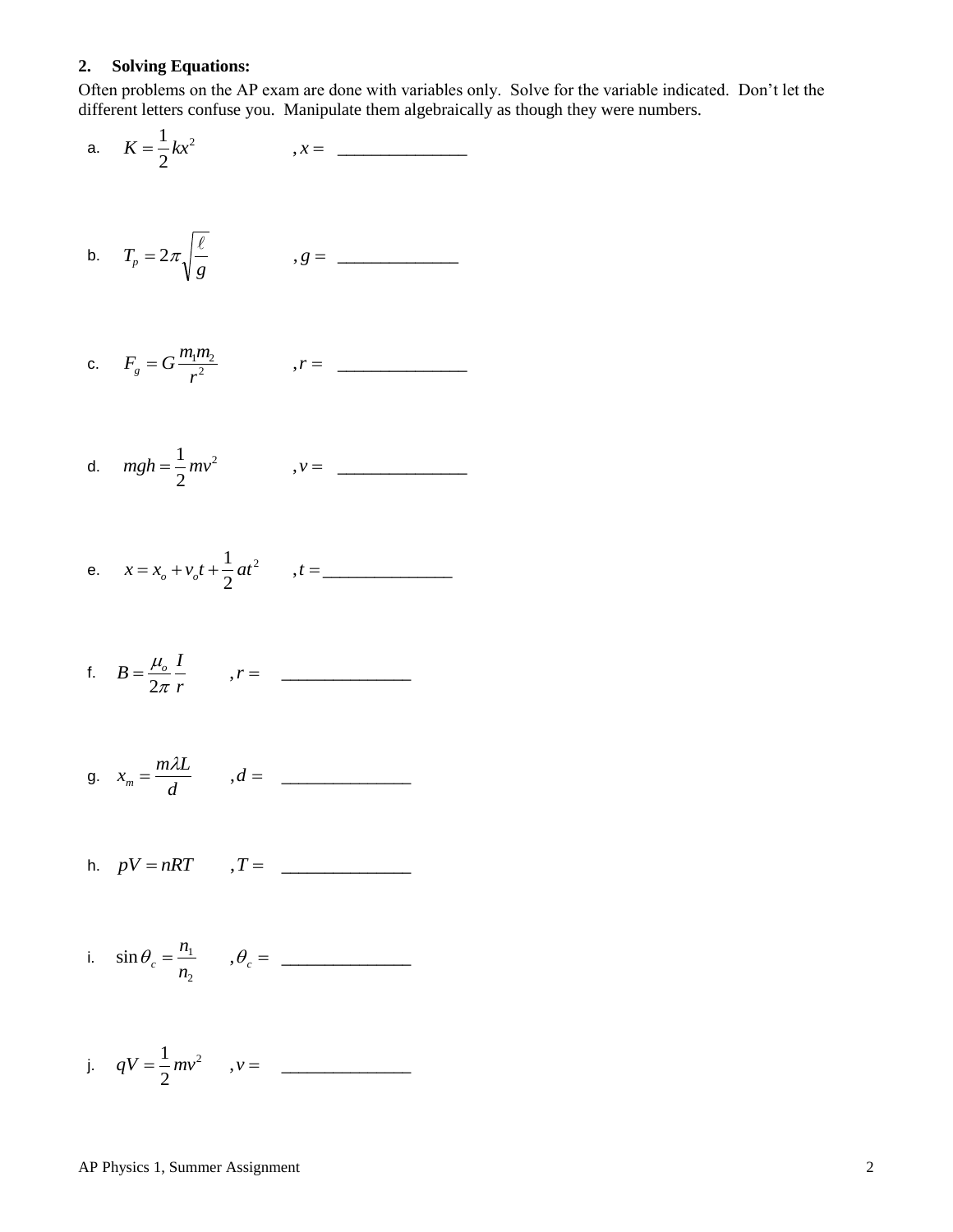### **3. Conversion**

Science uses the *KMS* system (*SI*: System Internationale). *KMS* stands for kilogram, meter, second. These are the units of choice of physics. The equations in physics depend on unit agreement. So you must convert to *KMS* in most problems to arrive at the correct answer.

| kilometers $(km)$ to meters $(m)$ and meters to kilometers   | gram $(g)$ to kilogram $(kg)$           |
|--------------------------------------------------------------|-----------------------------------------|
| centimeters $(cm)$ to meters $(m)$ and meters to centimeters | Celsius ( ${}^{\circ}C$ ) to Kelvin (K) |
| millimeters $(mm)$ to meters $(m)$ and meters to millimeters | atmospheres $(atm)$ to Pascals $(Pa)$   |
| nanometers $(nm)$ to meters $(m)$ and metes to nanometers    | liters (L) to cubic meters $(m^3)$      |
| micrometers $(\mu m)$ to meters $(m)$                        |                                         |
| Other conversions will be taught as they become necessary.   |                                         |

What if you don't know the conversion factors? Colleges want students who can find their own information (so do employers). Hint: Try a good dictionary and look under "measure" or "measurement". Or the Internet? Enjoy.

| b. $1.2 \, km$ |                              |  |
|----------------|------------------------------|--|
| c. 823 nm      |                              |  |
| d. 298 $K$     | $=\frac{\ }{\ }$ $^{\circ}C$ |  |
| e. $0.77 \; m$ |                              |  |
|                |                              |  |
|                |                              |  |
|                |                              |  |
|                |                              |  |
| j. 8.23 m      |                              |  |
| k. 40.0 cm     |                              |  |
|                |                              |  |
|                |                              |  |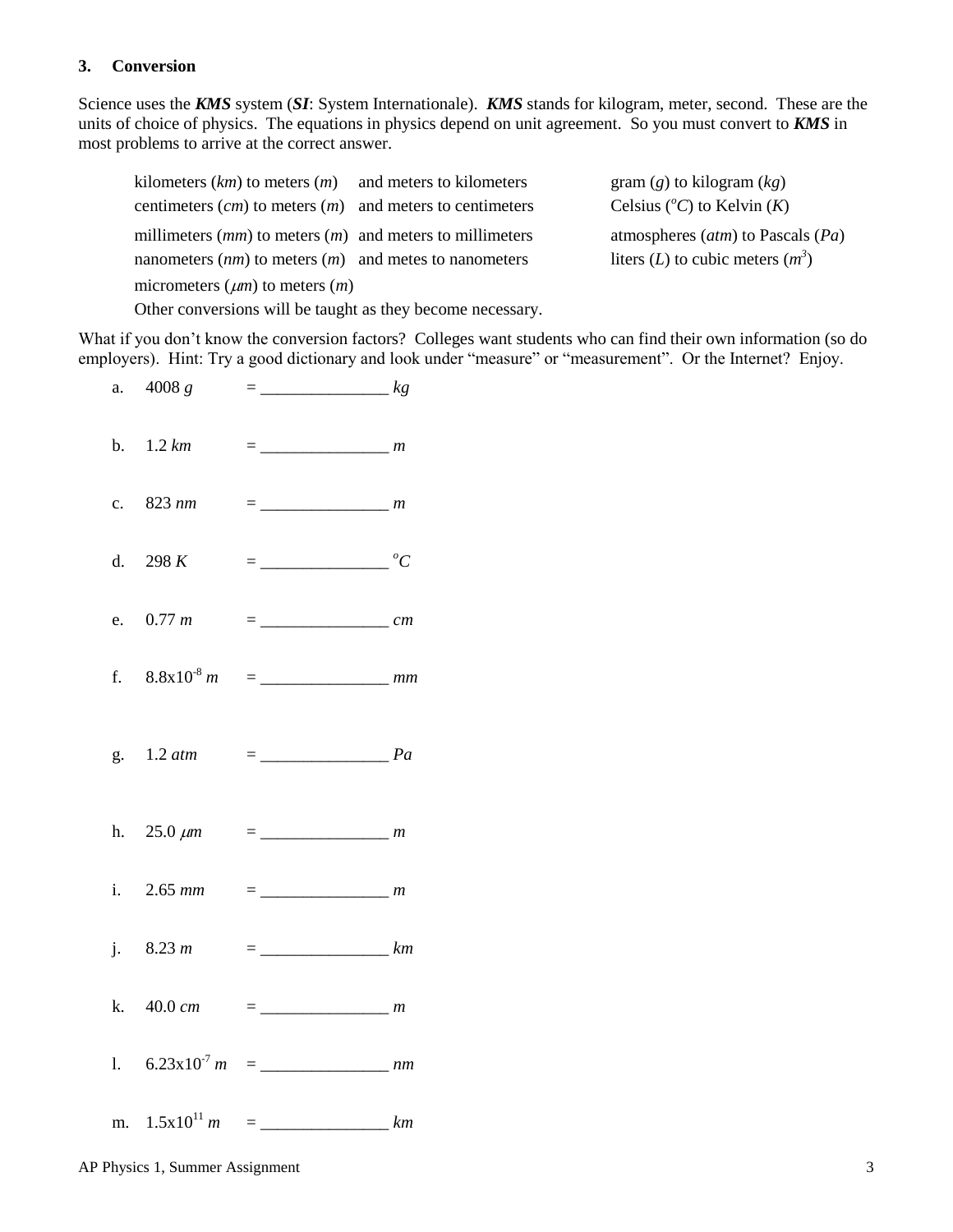### **4. Geometry**

Solve the following geometric problems.

a. Line *B* touches the circle at a single point. Line *A* extends through the center of the circle.



e. The radius of a circle is 5.5 *cm*,

\_\_\_\_\_\_\_\_\_\_\_\_\_\_\_

\_\_\_\_\_\_\_\_\_\_\_\_\_\_\_

\_\_\_\_\_\_\_\_\_\_\_\_\_\_\_

- i. What is the circumference in meters?
- ii. What is its area in square meters?
- f. What is the area under the curve at the right?

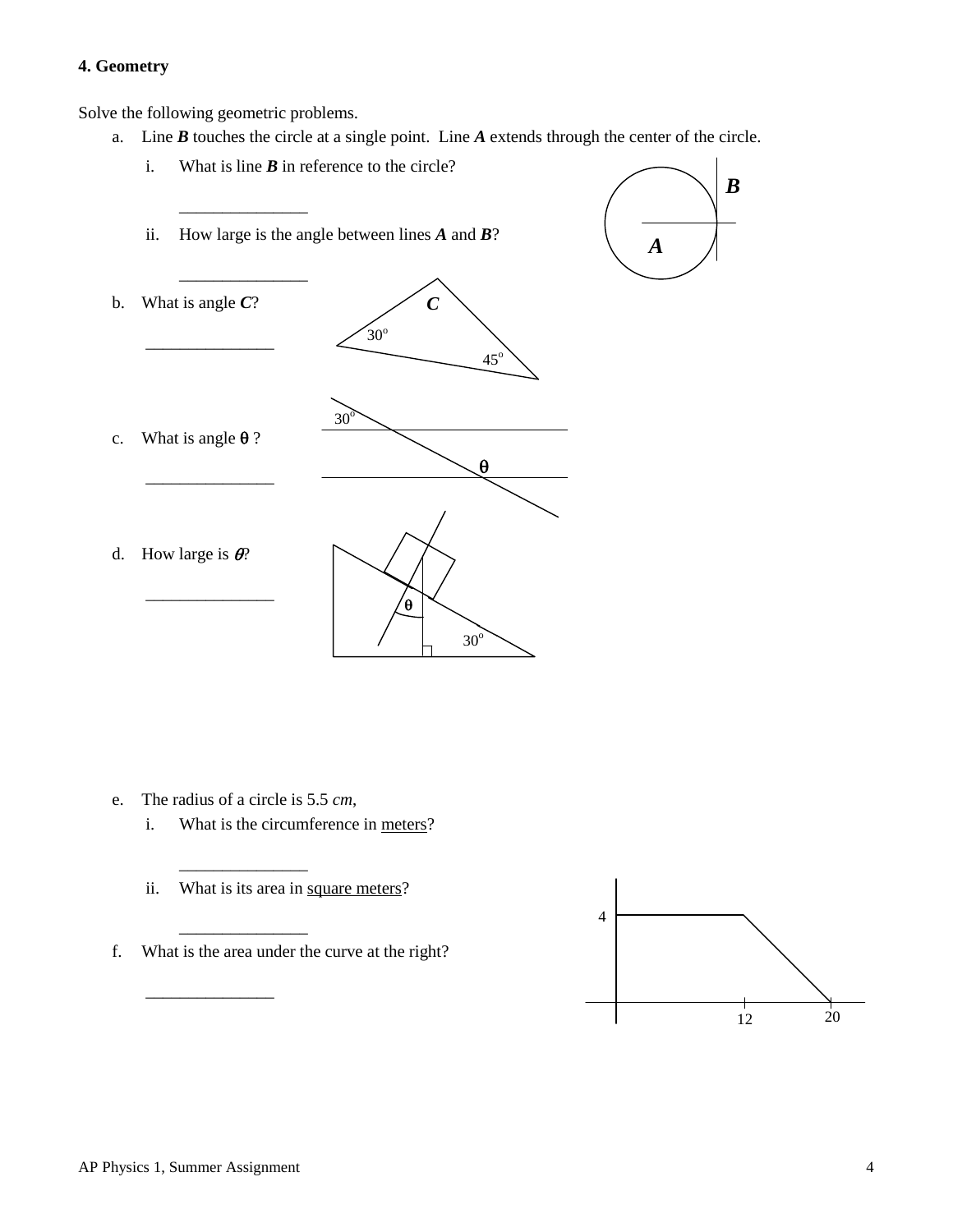### **5. Trigonometry**

Using the generic triangle to the right, Right Triangle Trigonometry and Pythagorean Theorem solve the following. *Your calculator must be in degree mode.*



g.  $\theta = 55^\circ$  and  $c = 32$  *m*, solve for *a* and *b*.

 $\frac{1}{\sqrt{2}}$ 

\_\_\_\_\_\_\_\_\_\_\_\_\_\_\_

\_\_\_\_\_\_\_\_\_\_\_\_\_\_\_

- h.  $\theta = 45^\circ$  and  $a = 15$  *m/s*, solve for *b* and *c*.
- i.  $\mathbf{b} = 17.8 \text{ m}$  and  $\mathbf{\theta} = 65^{\circ}$ , solve for *a* and *c*.
- j.  $a = 250$  *m* and  $b = 180$  *m*, solve for  $\theta$  and *c*.

\_\_\_\_\_\_\_\_\_\_\_\_\_\_\_

\_\_\_\_\_\_\_\_\_\_\_\_\_\_\_

\_\_\_\_\_\_\_\_\_\_\_\_\_\_\_

- k.  $a = 25$  *cm* and  $c = 32$  *cm*, solve for *b* and  $\theta$ .
- l.  $b = 104$  *cm* and  $c = 65$  *cm*, solve for *a* and  $\theta$ .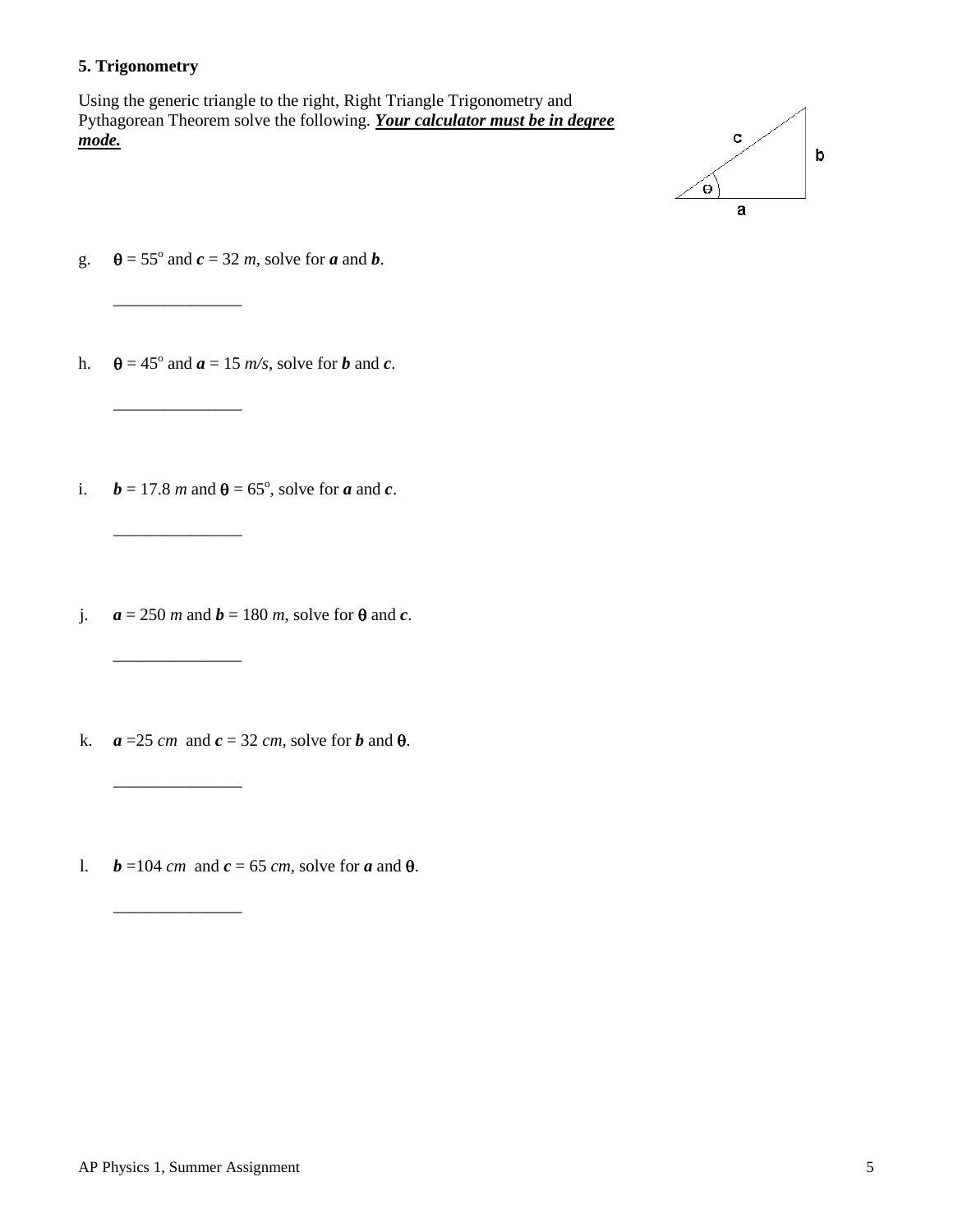# *Vectors*

Most of the quantities in physics are vectors. *This makes proficiency in vectors extremely important*. **Magnitude**: Size or extend. The numerical value.

**Direction**: Alignment or orientation of any position with respect to any other position.

**Scalars**: A physical quantity described by a single number and units. A quantity described by **magnitude only**. Examples: time, mass, and temperature

**Vector**: A physical quantity with **both a magnitude and a direction**. A directional quantity.

Examples: velocity, acceleration, force

Notation: *A* or *A*

Length of the arrow is proportional to the vectors magnitude. Direction the arrow points is the direction of the vector.

## **Negative Vectors**

Negative vectors have the same magnitude as their positive counterpart. They are just pointing in the opposite direction.

$$
\overrightarrow{A}
$$

## **Vector Addition and subtraction**

Think of it as vector addition only. The result of adding vectors is called the resultant. *R*

$$
\overrightarrow{A} + \overrightarrow{B} = \overrightarrow{R}
$$
 
$$
\overrightarrow{A} + \overrightarrow{B} = \overrightarrow{R}
$$

So if *A* has a magnitude of 3 and *B* has a magnitude of 2, then *R* has a magnitude of  $3+2=5$ .

When you need to subtract one vector from another think of the one being subtracted as being a negative vector. Then add them.

A negative vector has the same length as its positive counterpart, but its direction is reversed. So if *A* has a magnitude of 3 and *B* has a magnitude of 2, then *R* has a magnitude of  $3+(-2)=1$ .

**This is very important**. In physics a negative number does not always mean a smaller number.

Mathematically  $-2$  is smaller than  $+2$ , but in physics these numbers have the same magnitude (size), they just point in different directions  $(180^\circ$  apart).

There are two methods of adding vectors



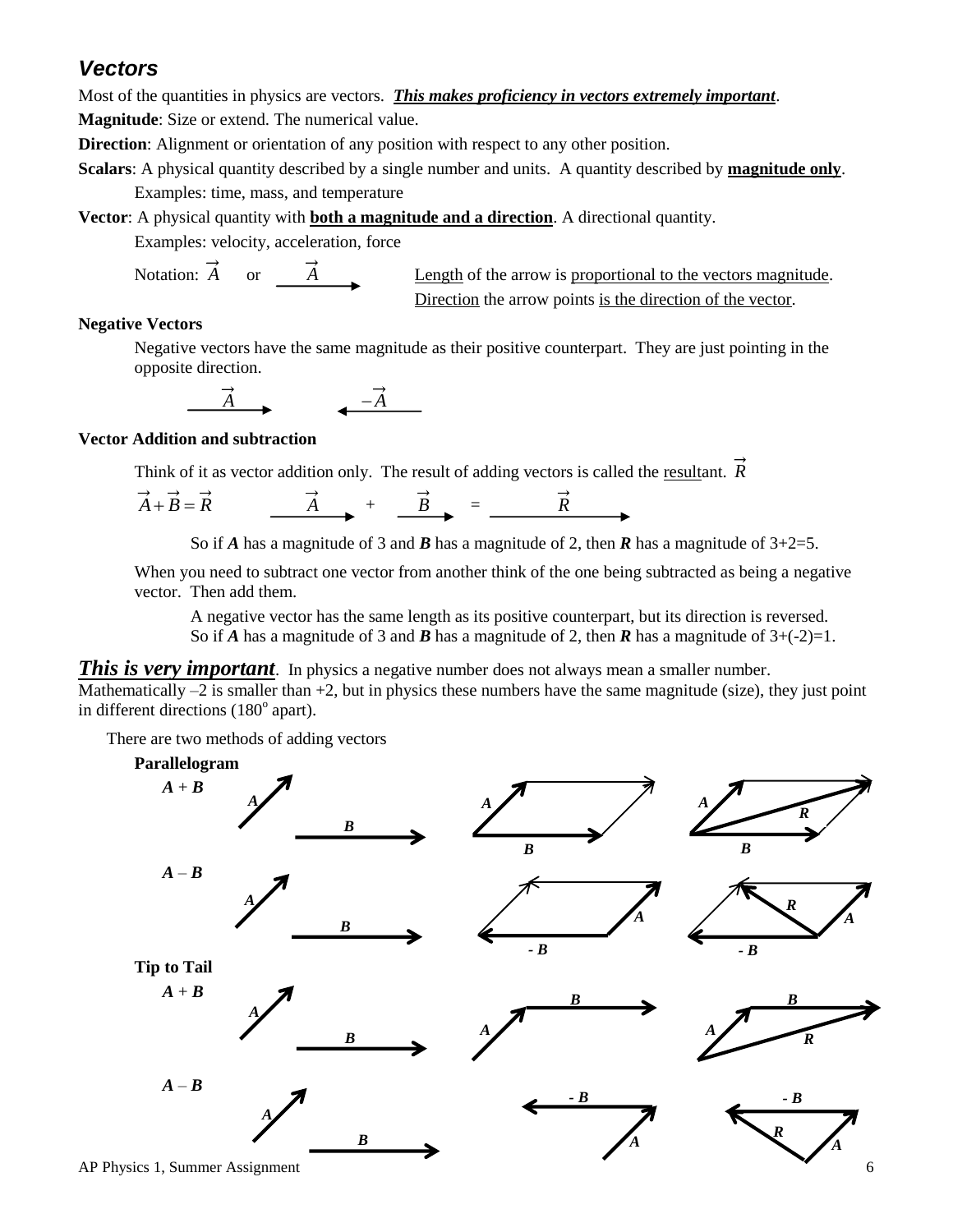#### **6. Drawing Resultant Vectors**

Draw the resultant vector using the parallelogram method of vector addition.



Draw the resultant vector using the tip to tail method of vector addition. Label the resultant as vector *R*



f. 
$$
X+Y
$$
  $\longrightarrow$   $\longrightarrow$   $\uparrow$   $Y$ 

g. 
$$
T-S
$$
  $T$   $\leftarrow$  S

$$
h. \quad P+V
$$



i.  $C - D$ 

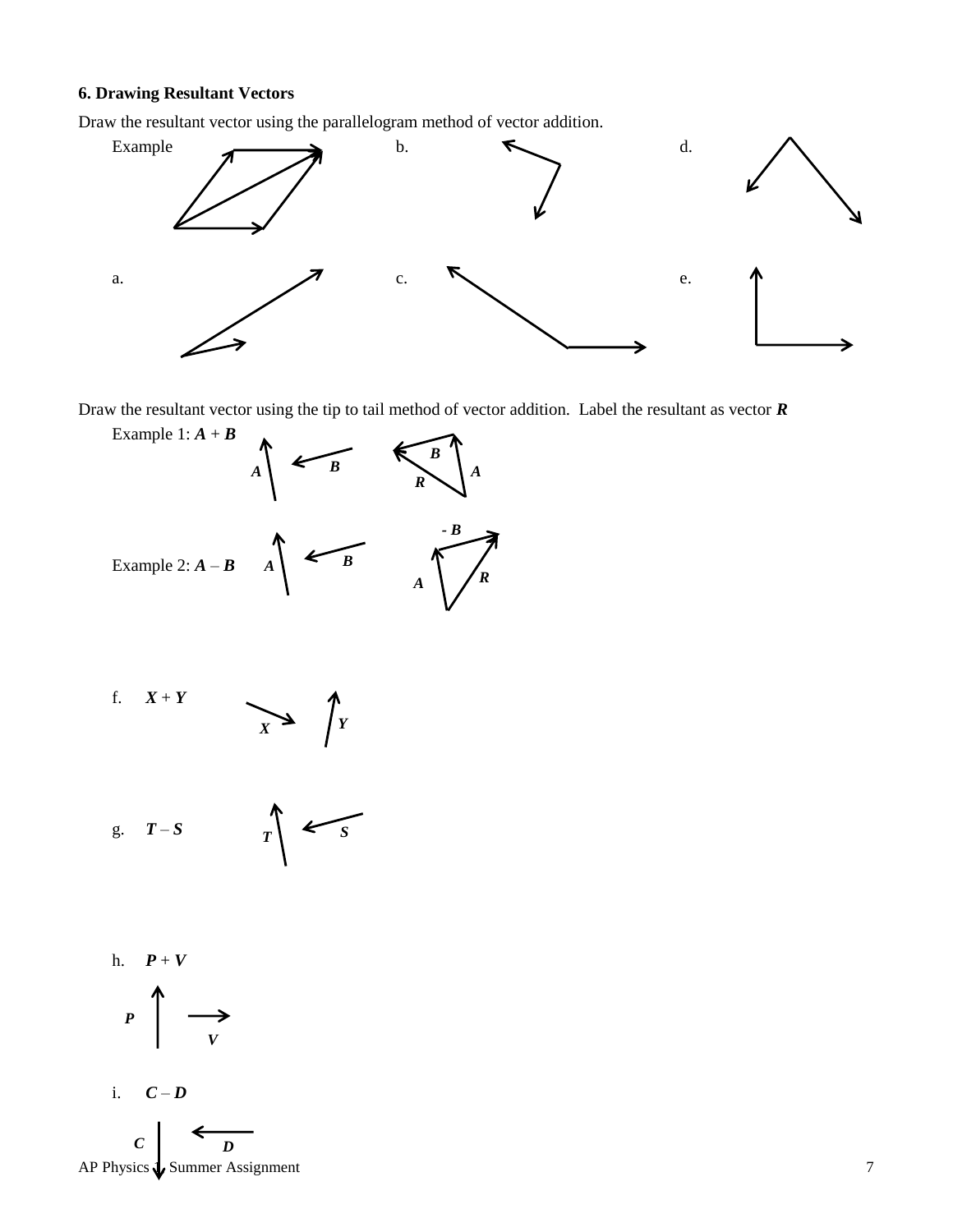# *Component Vectors*

A resultant vector is a vector resulting from the sum of two or more other vectors. Mathematically the resultant has the same magnitude and direction as the total of the vectors that compose the resultant. Could a vector be described by two or more other vectors? Would they have the same total result?

This is the reverse of finding the resultant. You are given the resultant and must find the component vectors on the coordinate axis that describe the resultant.



Any vector can be described by an *x* axis vector and a *y* axis vector which summed together mean the exact same thing. The advantage is you can then use plus and minus signs for direction instead of the angle.

### **7. Resolving a vector into its components**

For the following vectors draw the component vectors along the *x* and *y* axis.



Obviously the quadrant that a vector is in determines the sign of the *x* and *y* component vectors.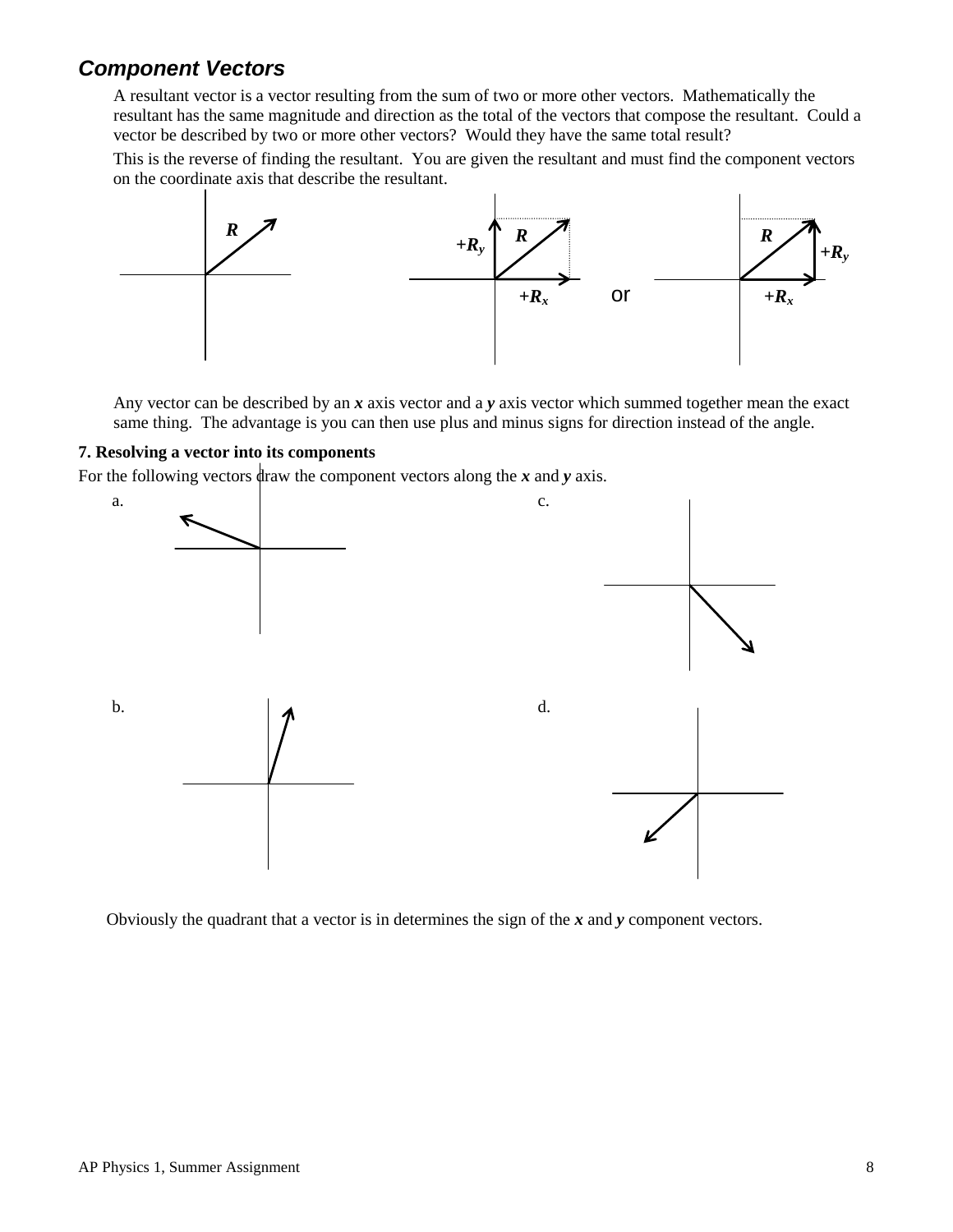# **AP® PHYSICS 1 TABLE OF INFORMATION**

| CONSTANTS AND CONVERSION FACTORS               |                                                         |                                                                                                        |  |  |  |  |
|------------------------------------------------|---------------------------------------------------------|--------------------------------------------------------------------------------------------------------|--|--|--|--|
| Proton mass, $m_p = 1.67 \times 10^{-27}$ kg   | Electron charge magnitude, $e = 1.60 \times 10^{-19}$ C |                                                                                                        |  |  |  |  |
| Neutron mass, $m_n = 1.67 \times 10^{-27}$ kg  |                                                         | Coulomb's law constant, $k = 1/4\pi\epsilon_0 = 9.0 \times 10^9 \text{ N} \cdot \text{m}^2/\text{C}^2$ |  |  |  |  |
| Electron mass, $m_e = 9.11 \times 10^{-31}$ kg |                                                         | Universal gravitational<br>constant, $G = 6.67 \times 10^{-11} \text{ m}^3/\text{kg} \cdot \text{s}^2$ |  |  |  |  |
| Speed of light, $c = 3.00 \times 10^8$ m/s     | Acceleration due to gravity<br>at Earth's surface,      | $g = 9.8$ m/s <sup>2</sup>                                                                             |  |  |  |  |

|                | meter.    | m  | kelvin, |    | watt,    | W  | degree Celsius, | $\circ$ |
|----------------|-----------|----|---------|----|----------|----|-----------------|---------|
| <b>UNIT</b>    | kilogram, | kg | hertz,  | Hz | coulomb, |    |                 |         |
| <b>SYMBOLS</b> | second,   | S  | newton, |    | volt,    |    |                 |         |
|                | ampere,   | Α  | joule,  |    | ohm,     | 24 |                 |         |

| VALUES OF TRIGONOMETRIC FUNCTIONS FOR COMMON ANGLES |  |              |            |              |            |              |              |
|-----------------------------------------------------|--|--------------|------------|--------------|------------|--------------|--------------|
| θ                                                   |  | $30^\circ$   | $37^\circ$ | $45^\circ$   | $53^\circ$ | $60^{\circ}$ | $90^{\circ}$ |
| $\sin\theta$                                        |  | 1/2          | 3/5        | $\sqrt{2}/2$ | 4/5        | $\sqrt{3}/2$ |              |
| $\cos\theta$                                        |  | $\sqrt{3}/2$ | 4/5        | $\sqrt{2}/2$ | 3/5        | 1/2          |              |
| $\tan\theta$                                        |  | $\sqrt{3}/3$ | 3/4        |              | 4/3        | $\sqrt{3}$   | $\infty$     |
|                                                     |  |              |            |              |            |              |              |

The following conventions are used in this exam.

- I. The frame of reference of any problem is assumed to be inertial unless otherwise stated.
- II. Assume air resistance is negligible unless otherwise stated.
- III. In all situations, positive work is defined as work done on a system.
- IV. The direction of current is conventional current: the direction in which positive charge would drift.
- V. Assume all batteries and meters are ideal unless otherwise stated.

| <b>PREFIXES</b> |        |             |  |  |  |
|-----------------|--------|-------------|--|--|--|
| Factor          | Prefix | Symbol      |  |  |  |
| $10^{12}$       | tera   | T           |  |  |  |
| 10 <sup>9</sup> | giga   | G           |  |  |  |
| 10 <sup>6</sup> | mega   | M           |  |  |  |
| 10 <sup>3</sup> | kilo   | k           |  |  |  |
| $10^{-2}$       | centi  | $\mathbf c$ |  |  |  |
| $10^{-3}$       | milli  | m           |  |  |  |
| $10^{-6}$       | micro  | μ           |  |  |  |
| $10^{-9}$       | nano   | n           |  |  |  |
| $10^{-12}$      | pico   | p           |  |  |  |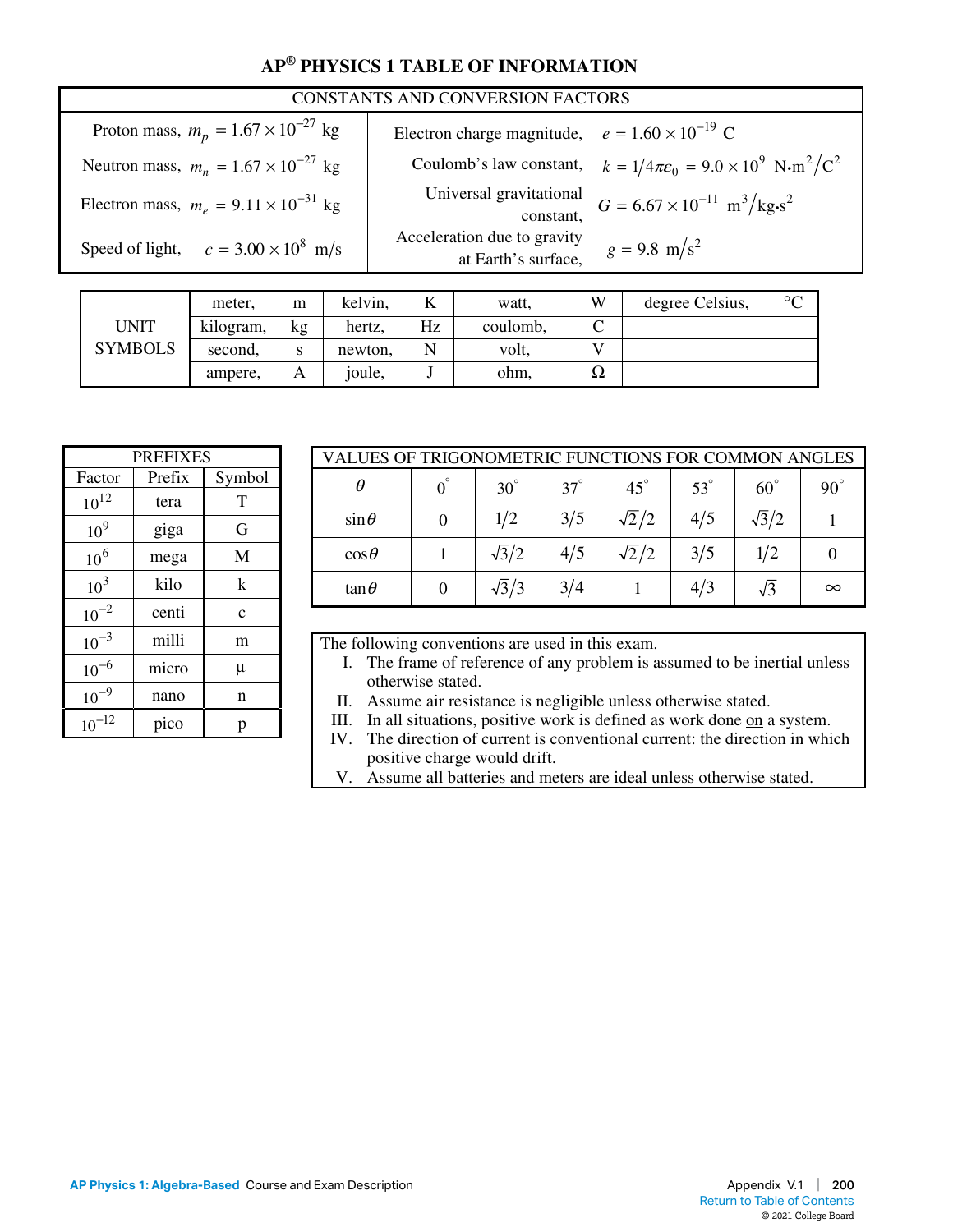|                                                                                                                                                                                                                                                                                                                                                                                                                                                                                                                                                                                                                                                                                                             | <b>MECHANICS</b>                                                                                                                                                                                                                                                                                                                                                                                                                                                                                                                                                                                                                                                                                                                                              | <b>GEOMETRY AND TRIGONOMETRY</b>                                                                                                                                                                                                                                |                                                                                                                                                                                                                                                                                                                                     |  |
|-------------------------------------------------------------------------------------------------------------------------------------------------------------------------------------------------------------------------------------------------------------------------------------------------------------------------------------------------------------------------------------------------------------------------------------------------------------------------------------------------------------------------------------------------------------------------------------------------------------------------------------------------------------------------------------------------------------|---------------------------------------------------------------------------------------------------------------------------------------------------------------------------------------------------------------------------------------------------------------------------------------------------------------------------------------------------------------------------------------------------------------------------------------------------------------------------------------------------------------------------------------------------------------------------------------------------------------------------------------------------------------------------------------------------------------------------------------------------------------|-----------------------------------------------------------------------------------------------------------------------------------------------------------------------------------------------------------------------------------------------------------------|-------------------------------------------------------------------------------------------------------------------------------------------------------------------------------------------------------------------------------------------------------------------------------------------------------------------------------------|--|
| $v_x = v_{x0} + a_x t$<br>$x = x_0 + v_{x0}t + \frac{1}{2}a_xt^2$<br>$v_x^2 = v_{x0}^2 + 2a_x(x - x_0)$<br>$\vec{a} = \frac{\sum \vec{F}}{m} = \frac{\vec{F}_{net}}{m}$<br>$ \vec{F}_f  \leq \mu  \vec{F}_n $<br>$a_c = \frac{v^2}{r}$<br>$\vec{p} = m\vec{v}$<br>$\Delta \vec{p} = \vec{F} \Delta t$<br>$K = \frac{1}{2}mv^2$<br>$\Delta E = W = F_{\parallel} d = F d \cos \theta$<br>$P = \frac{\Delta E}{\Delta t}$<br>$\theta = \theta_0 + \omega_0 t + \frac{1}{2} \alpha t^2$<br>$\omega = \omega_0 + \alpha t$<br>$x = A\cos(2\pi ft)$<br>$\vec{\alpha} = \frac{\sum \vec{\tau}}{I} = \frac{\vec{\tau}_{net}}{I}$<br>$\tau = r_1 F = rF \sin \theta$<br>$L = I\omega$<br>$\Delta L = \tau \Delta t$ | $a = acceleration$<br>$A =$ amplitude<br>$d =$ distance<br>$E = energy$<br>$f = \text{frequency}$<br>$F =$ force<br>$I =$ rotational inertia<br>$K =$ kinetic energy<br>$k =$ spring constant<br>$L =$ angular momentum<br>$\ell$ = length<br>$m =$ mass<br>$P = power$<br>$p =$ momentum<br>$r =$ radius or separation<br>$T = period$<br>$t = \text{time}$<br>$U =$ potential energy<br>$V =$ volume<br>$v = speed$<br>$W =$ work done on a system<br>$x = position$<br>$y = height$<br>$\alpha$ = angular acceleration<br>$\mu$ = coefficient of friction<br>$\theta$ = angle<br>$\rho =$ density<br>$\tau =$ torque<br>$\omega$ = angular speed<br>$\Delta U_g$ = mg $\Delta y$<br>$T=\frac{2\pi}{\omega}=\frac{1}{f}$<br>$T_s = 2\pi \sqrt{\frac{m}{k}}$ | Rectangle<br>$A = bh$<br>Triangle<br>$A=\frac{1}{2}bh$<br>Circle<br>$A = \pi r^2$<br>$C=2\pi r$<br>Rectangular solid<br>$V = \ell wh$<br>Cylinder<br>$V = \pi r^2 \ell$<br>$S = 2\pi r \ell + 2\pi r^2$<br>Sphere<br>$V = \frac{4}{3}\pi r^3$<br>$S = 4\pi r^2$ | $A = \text{area}$<br>$C =$ circumference<br>$V =$ volume<br>$S =$ surface area<br>$b = \text{base}$<br>$h =$ height<br>$\ell =$ length<br>$w = \text{width}$<br>$r =$ radius<br>Right triangle<br>$c^2 = a^2 + b^2$<br>$\sin\theta = \frac{a}{c}$<br>$\cos\theta = \frac{b}{c}$<br>$\tan \theta = \frac{a}{b}$<br>a<br>$90^{\circ}$ |  |
| $K=\frac{1}{2}I\omega^2$                                                                                                                                                                                                                                                                                                                                                                                                                                                                                                                                                                                                                                                                                    | $T_p = 2\pi \sqrt{\frac{\ell}{g}}$                                                                                                                                                                                                                                                                                                                                                                                                                                                                                                                                                                                                                                                                                                                            |                                                                                                                                                                                                                                                                 |                                                                                                                                                                                                                                                                                                                                     |  |
| $ \vec{F}_s  = k \vec{x} $<br>$U_s = \frac{1}{2}kx^2$<br>$\rho = \frac{m}{V}$                                                                                                                                                                                                                                                                                                                                                                                                                                                                                                                                                                                                                               | $ \vec{F}_g  = G \frac{m_1 m_2}{r^2}$<br>$\vec{g} = \frac{\vec{F}_g}{\sigma}$<br>$U_G = -\frac{Gm_1m_2}{r}$                                                                                                                                                                                                                                                                                                                                                                                                                                                                                                                                                                                                                                                   |                                                                                                                                                                                                                                                                 |                                                                                                                                                                                                                                                                                                                                     |  |